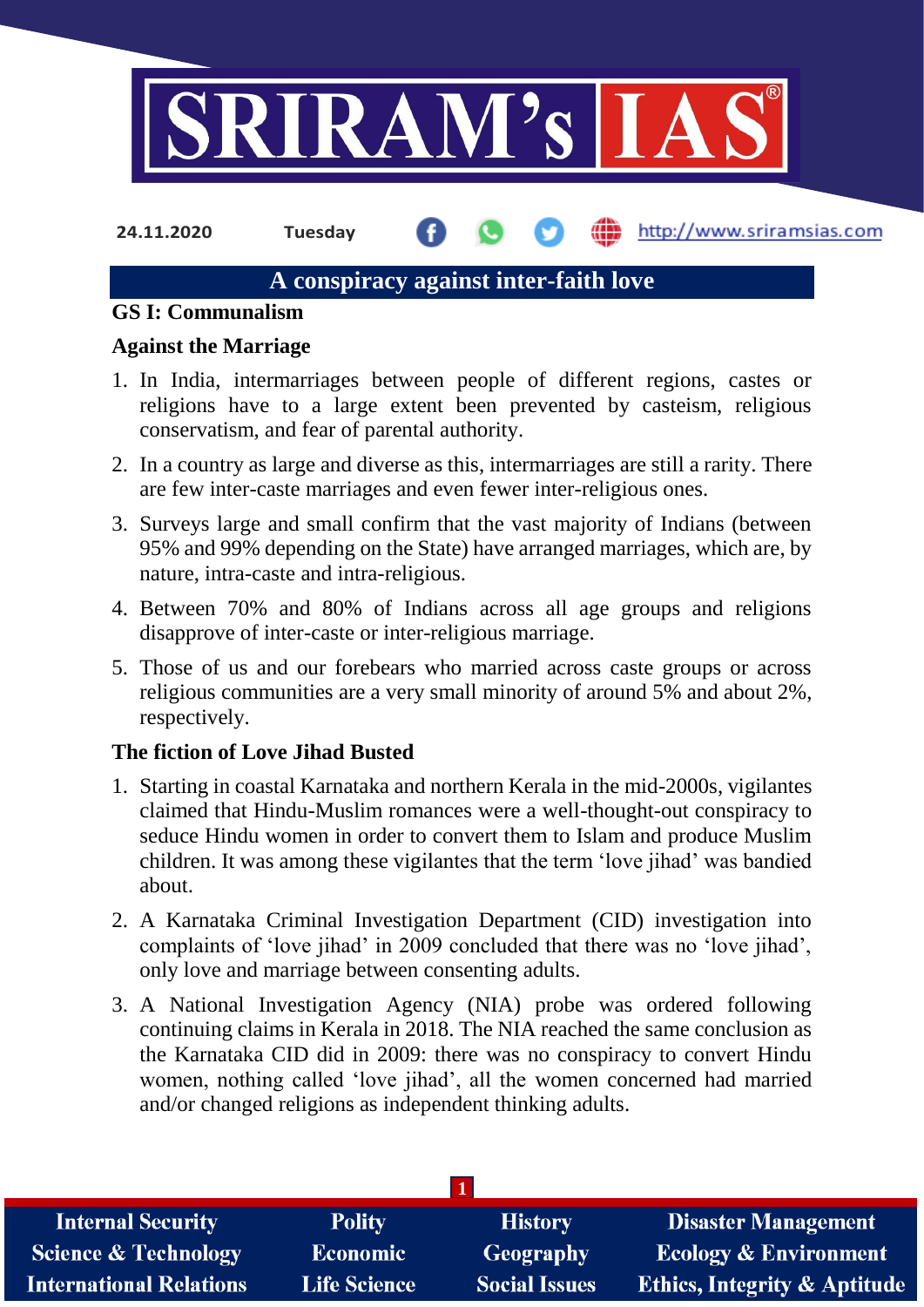

4. The U.P. Police have found that the majority of the cases probed were consensual. And in the cases identified as 'suspicious' by the police, neither is there evidence of forcible conversion nor of the fact that the women did not make their own choices.

But keeping the conspiracy theory alive seems to be an important part of the communal political programme. And so, under the guise of anti-conversion laws, a few State governments have now announced their intention to make 'love jihad', a conspiracy theory, a crime punishable by imprisonment.

# **Patriarchy, Agency of women in Exercising choice and Honour Killings**

Characterising Hindu women as dim-witted and easily led is socially more acceptable than the idea that a woman can love outside artificial social boundaries and exercise choice. This is borne out by the many examples from across the country of parents using provisions of criminal law on rape and kidnapping to try and break up their daughter's relationship or marriage, entered into by choice. There are also examples from across the country of families that have conspired to murder their daughter or her husband or both because their falling in love is an affront to family authority and to the social order determined by caste and religion.

### **Hadiya Case**

The insidious linking of interfaith relationships with 'forcible conversion', however, gives this campaign powerful toxicity. The Supreme Court affirmed in the case of Hadiya (formerly Akhila) and Shafin Jahan that no one had a right to interfere in the marriage of consenting adults. What the State governments are proposing is a law that overturns this premise, by making the validity of a marriage subject to investigation on the basis of third-party complaints.

The changes in law proposed by a few State governments, if they go through, will create a decidedly hostile legal environment for Hindus and Muslims to marry. What is already difficult, because of family, community and Vigilante group pressures, will become impossibly hard.

### **Historical Parallels:**

Nazi Germany's Nuremberg laws prohibited sexual relations and marriages between Jews and non-Jews. Violation of the law led to imprisonment and later, incarceration in a concentration camp. Segregationist U.S. and apartheid South

| <b>Internal Security</b>        | <b>Polity</b>       | <b>History</b>       | <b>Disaster Management</b>              |
|---------------------------------|---------------------|----------------------|-----------------------------------------|
| <b>Science &amp; Technology</b> | <b>Economic</b>     | Geography            | <b>Ecology &amp; Environment</b>        |
| <b>International Relations</b>  | <b>Life Science</b> | <b>Social Issues</b> | <b>Ethics, Integrity &amp; Aptitude</b> |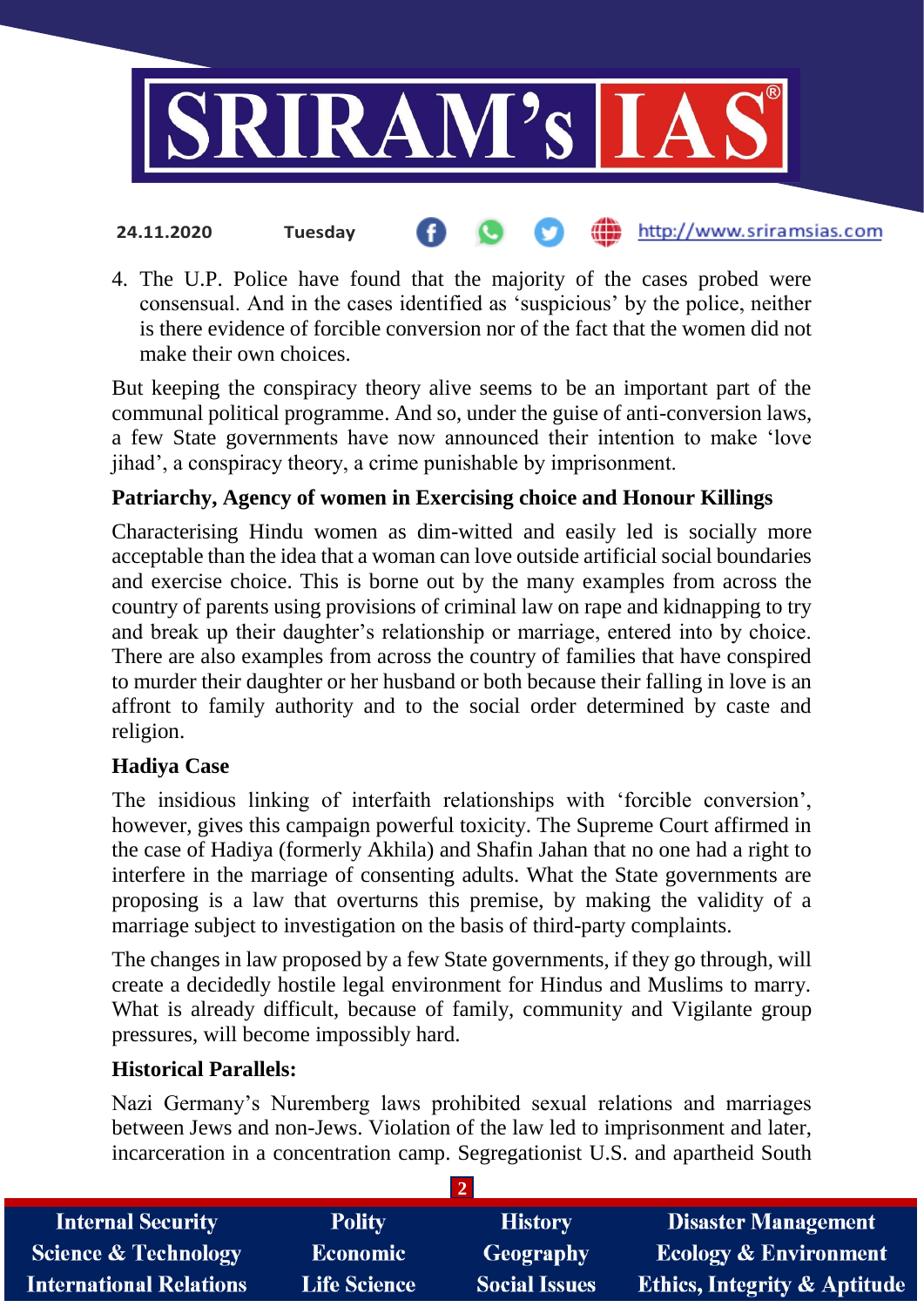

Africa had laws prohibiting inter-racial marriages and sexual relations. In South Africa, the law was enforced through surveillance and police raids. In both countries, violations were punishable by imprisonment. In India, the Sangh Parivar can achieve the same ends without a law explicitly banning such marriages, so long as those who are unable to see beyond caste and religion conspire in its plan.

# **Time for an Asian Century**

**GS II: Bilateral, Regional and Global Groupings and Agreements involving India and/or affecting India's interests.**



**Economic power is shifting towards emerging countries in Southeast Asia**

**Bottom line:** India's challenge is in securing an 'Atma Nirbhar Bharat' in the emerging world order. There is a need for Technological *Sovereignty and Superiority* in this Tech-based global order.

### **RCEP: an Asian Moment**

In an irreversibly more equal world, the Regional Comprehensive Economic Partnership (RCEP) has immediate geopolitical and economic implications, with the West adapting to Asian rules and marking the end of the colonial phase of global history. Will we see the world returning to the centrality of Asian civilisations sharing prosperity. India's challenge is in securing an 'Atma Nirbhar

| <b>Internal Security</b>       | <b>Polity</b>       | <b>History</b>       | <b>Disaster Management</b>              |
|--------------------------------|---------------------|----------------------|-----------------------------------------|
| Science & Technology           | <b>Economic</b>     | Geography            | <b>Ecology &amp; Environment</b>        |
| <b>International Relations</b> | <b>Life Science</b> | <b>Social Issues</b> | <b>Ethics, Integrity &amp; Aptitude</b> |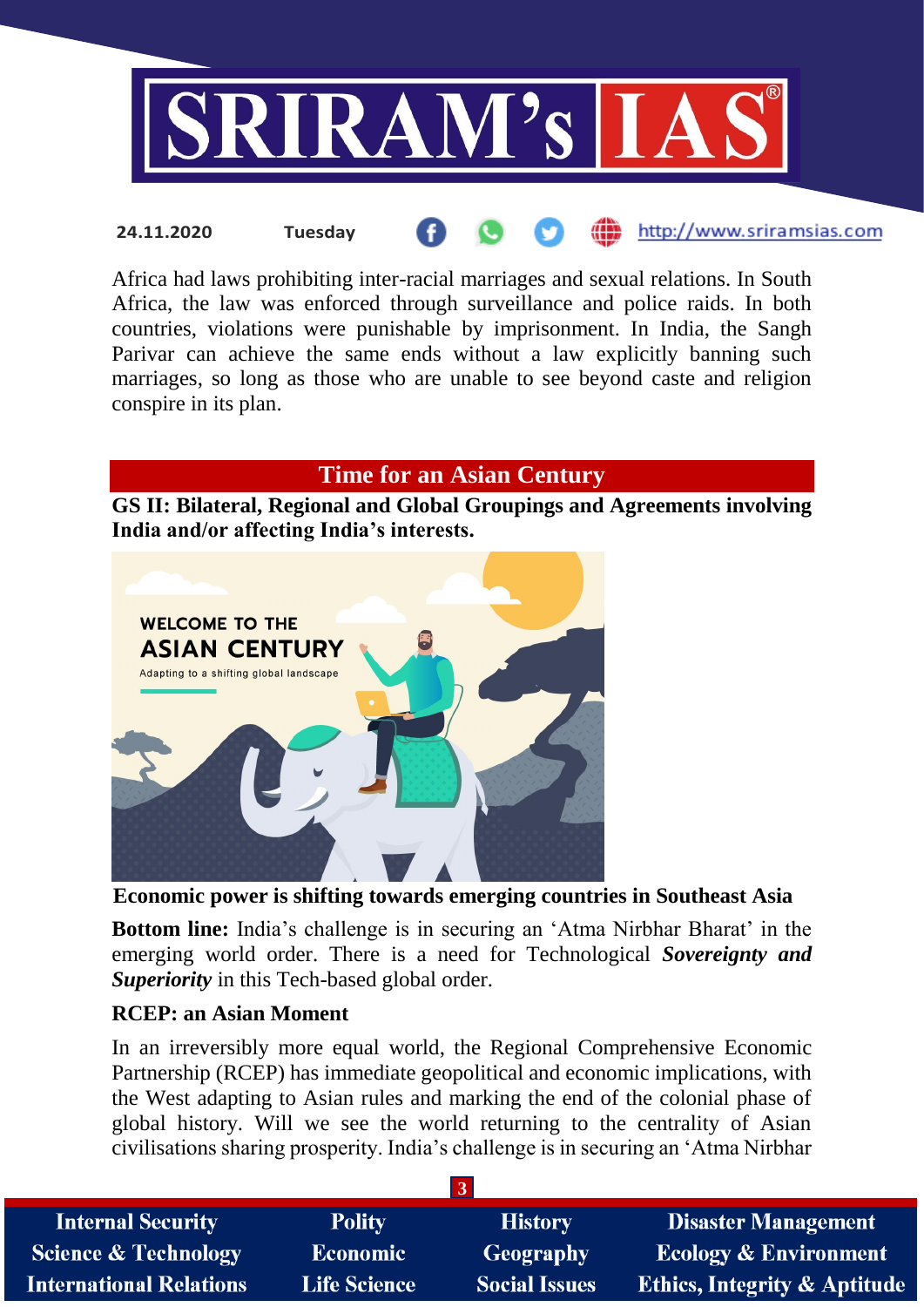

Bharat' in the emerging digital order, navigating the U.S.-China technology and supply chain clash.

# **Asia-led world order**

The mega trade deal was led by ASEAN, not by China, and includes Japan and Australia, military allies of the U.S., all opting for the Asian Century as they do not see China as a threat the way the U.S. does. 'ASEAN centrality' rejects the current frame of the West setting the agenda. RCEP's principles and objectives allow individual countries to choose the scope and product categories for bilateral tariff schedules and exclude divisive issues like labour and the environment. The new frame goes beyond the transfer of goods and services, focuses on integration and facilitating supply chains for sharing prosperity, requiring a very different calculus for assessment.

# **Need for Technological** *Sovereignty and Superiority*

No country has become a global power relying on others. India needs a new strategic doctrine and mindset. With the Rafale aircraft purchase, India has recognised that there will be no technology transfer for capital equipment. Military Theatre Commands should be tasked with border defence giving the offensive role to cyber, missile and special forces based on endogenous capacity, effectively linking economic and military strength. The overriding priority should be infrastructure including electricity and fibre optic connectivity; self-reliance in semiconductors, electric batteries and solar panels; and skill development. Leveraging proven digital prowess to complement the infrastructure of China's Belt and Road Initiative will win friends as countries value multi-polarity.

### **RCEP Reconsideration**

The RCEP already includes India's priorities such as rules of origin, services and e-commerce. The time-bound up-gradation of national capacity through 'Atma Nirbhar Bharat' should enable agreements with individual ASEAN countries. RCEP members have expressed their "strong will" to re-engage India, essentially to balance China. There are compelling geopolitical and economic reasons for shaping the building blocks of the Asia-led order, which is not yet China-led, to secure an 'Atma Nirbhar Bharat', and place in the emerging triumvirate.

| <b>Internal Security</b>        | <b>Polity</b>       | <b>History</b>       | <b>Disaster Management</b>              |
|---------------------------------|---------------------|----------------------|-----------------------------------------|
| <b>Science &amp; Technology</b> | <b>Economic</b>     | Geography            | <b>Ecology &amp; Environment</b>        |
| <b>International Relations</b>  | <b>Life Science</b> | <b>Social Issues</b> | <b>Ethics, Integrity &amp; Aptitude</b> |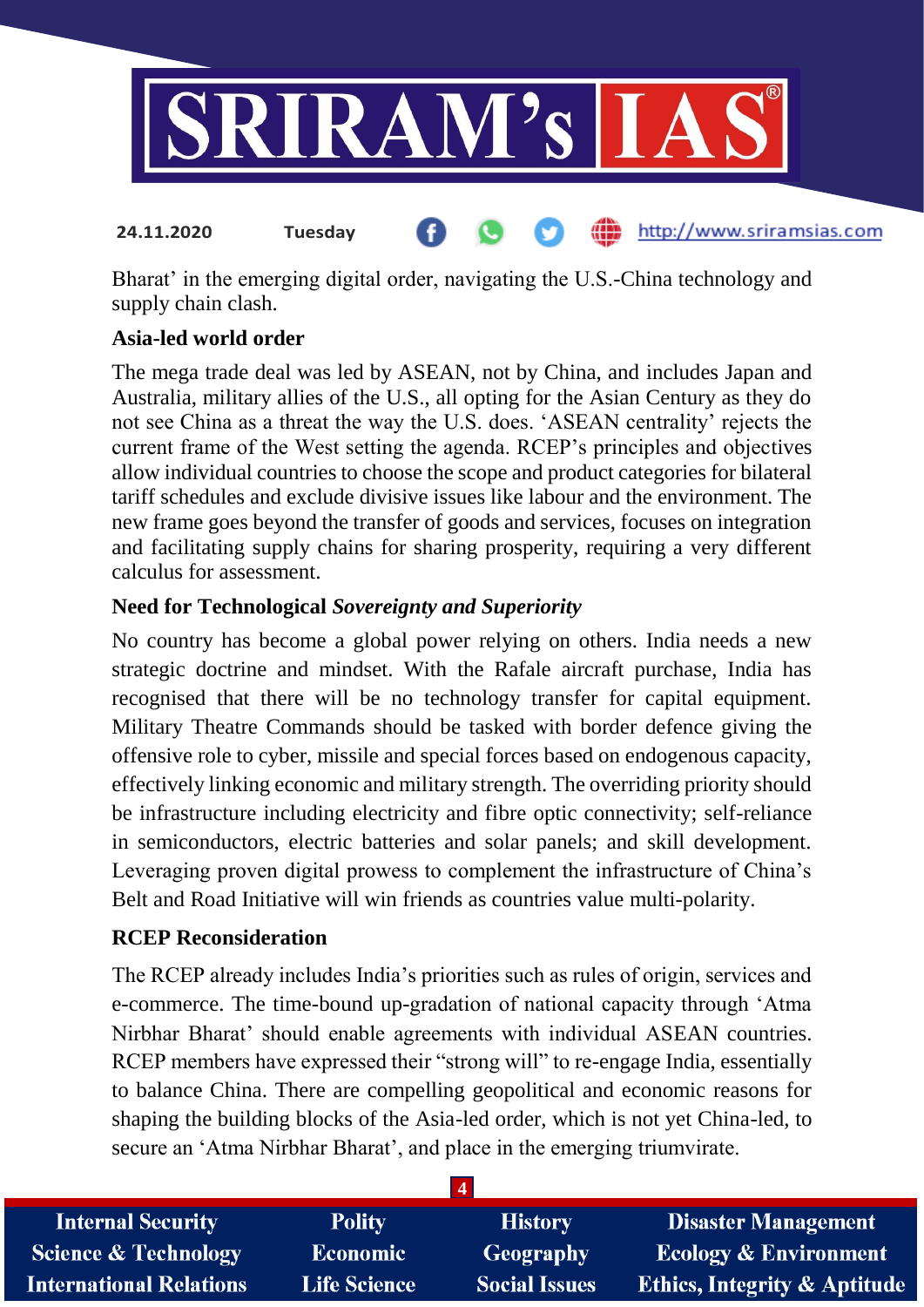

**24.11.2020 Tuesday**

#### http://www.sriramsias.com

### **Weaker germs, stronger cures**

**GS II: Issues Relating to Development and Management of Social Sector/Services relating to Health, Education, Human Resources.**

**Crux:** 'One Health' is the optimum approach to counter the impact of antimicrobial resistance.

# Onelealth

Human health, animal health and ecosystems are inextricably linked

# **Understanding Antimicrobial Resistance (AMR)**

1. The advent of antibiotics ignited the hope of the elimination of infectious diseases in



humans and animals. However, this did not happen because of two reasons: the ingenuity and survival instinct of germs and the irrational use of antibiotics in humans and animals.

- 2. Most of the germs have acquired the capacity to resist the action of affordable antibiotics. This phenomenon is known as antimicrobial resistance (AMR).
- 3. The inability of antibiotics to treat patients and animals is wreaking havoc on human health, nutrition safety and economies.
- 4. The long-term impact of AMR is almost comparable to that of the COVID-19 pandemic. AMR is estimated to cause 10 million deaths annually by 2050 unless concerted actions are initiated now. It will result in a 7.5 % reduction in livestock production and negatively impact the global GDP by 3.5%.

| <b>Internal Security</b>        | <b>Polity</b>       | <b>History</b>       | <b>Disaster Management</b>              |
|---------------------------------|---------------------|----------------------|-----------------------------------------|
| <b>Science &amp; Technology</b> | <b>Economic</b>     | <b>Geography</b>     | <b>Ecology &amp; Environment</b>        |
| <b>International Relations</b>  | <b>Life Science</b> | <b>Social Issues</b> | <b>Ethics, Integrity &amp; Aptitude</b> |
|                                 |                     |                      |                                         |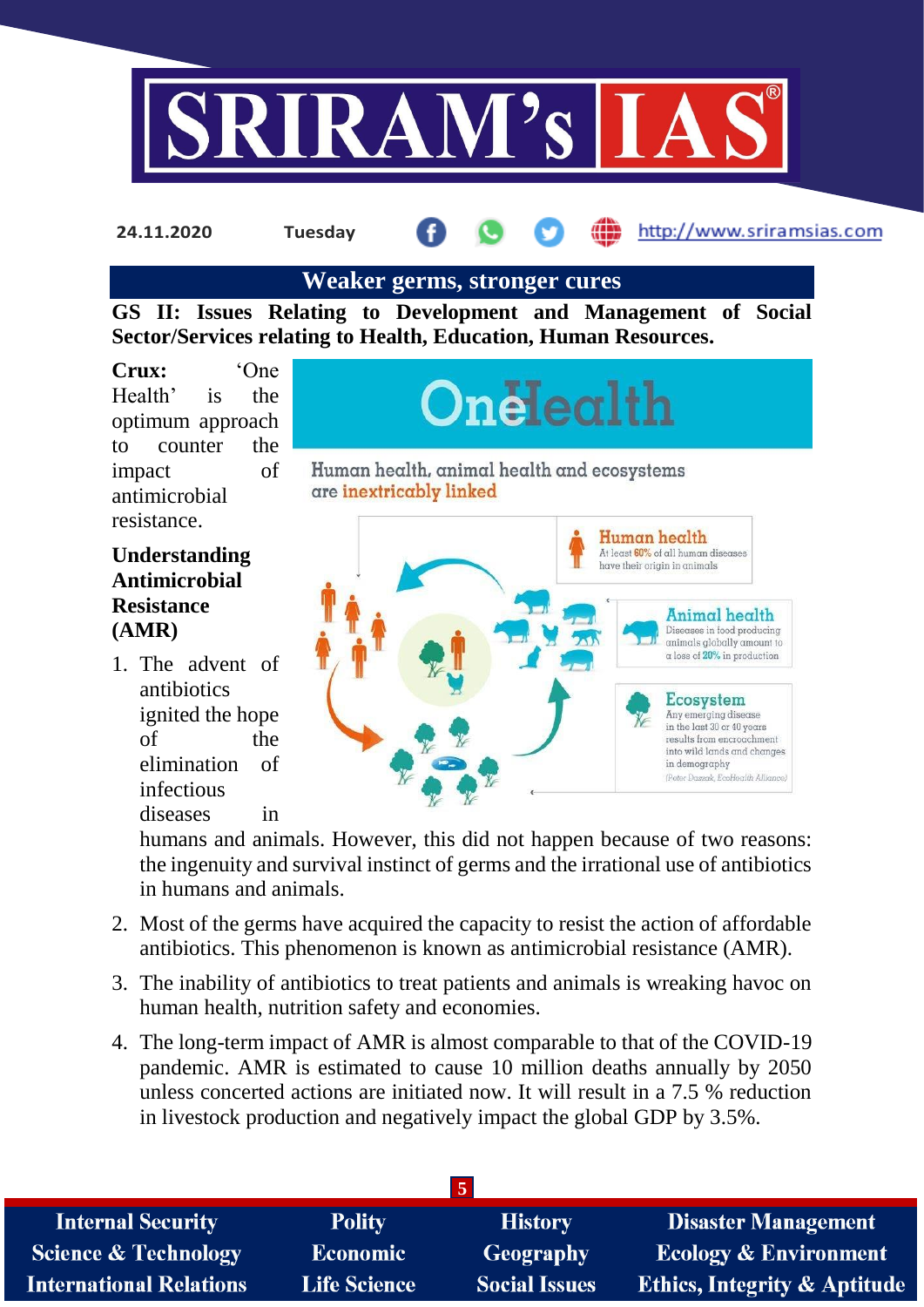

#### http://www.sriramsias.com **24.11.2020 Tuesday**

# **Tackling the AMR challenge**

- 1. There are two major possible solutions to combat the AMR menace: discovery of new drugs, before the emergence of resistance in germs; and prudent use of available antibiotics.
- 2. The first is an expensive and unpredictable process. Since 1984, no new class of antibiotics has been developed.
- 3. The estimated cost for developing a new antibiotic exceeds \$1 billion. With the rapid development of resistance, the life of new antibiotics becomes limited and the return on investment on new molecules gets diminished.
- 4. This discourages the pharmaceutical industry to invest in these initiatives. The world is left with only one option: to use the available antibiotics carefully to ensure their efficacy for as long as possible.

# **Global Action Plan on AMR (2015)**

The World Health Organization Global Action Plan on AMR (2015) provides a road map for tackling this challenge. This plan has been endorsed by the UN General Assembly. Almost 80 countries have developed their respective national action plans in alignment with this Plan.

### **One Health Approach**

- 1. The rational use of antibiotics in humans, animals, and agriculture warrants coordinated action in all sectors. These multi-sectoral, multidisciplinary and multi-institutional actions constitute the 'One Health' approach.
- 2. This has gained currency across the world as an efficient and cost-effective response to AMR and several other challenges, especially endemic zoonoses (diseases transmitted between animals and humans) and pandemics.
- 3. It is reinforced by the fact that all the epidemics in the current millennium (SARS, MERS, bird flu and COVID-19) have originated from animals because of unwanted excursion of humans into animal domains. The COVID-19 pandemic has emphasised the urgency of implementing One Health.
- 4. India's National Action Plan on AMR is an excellent example of the One Health approach and can be used as a guiding document to develop a workable road map for the country to respond to other similar public health challenges.

| <b>Internal Security</b>        | <b>Polity</b>       | <b>History</b>       | <b>Disaster Management</b>              |
|---------------------------------|---------------------|----------------------|-----------------------------------------|
| <b>Science &amp; Technology</b> | Economic            | <b>Geography</b>     | <b>Ecology &amp; Environment</b>        |
| <b>International Relations</b>  | <b>Life Science</b> | <b>Social Issues</b> | <b>Ethics, Integrity &amp; Aptitude</b> |